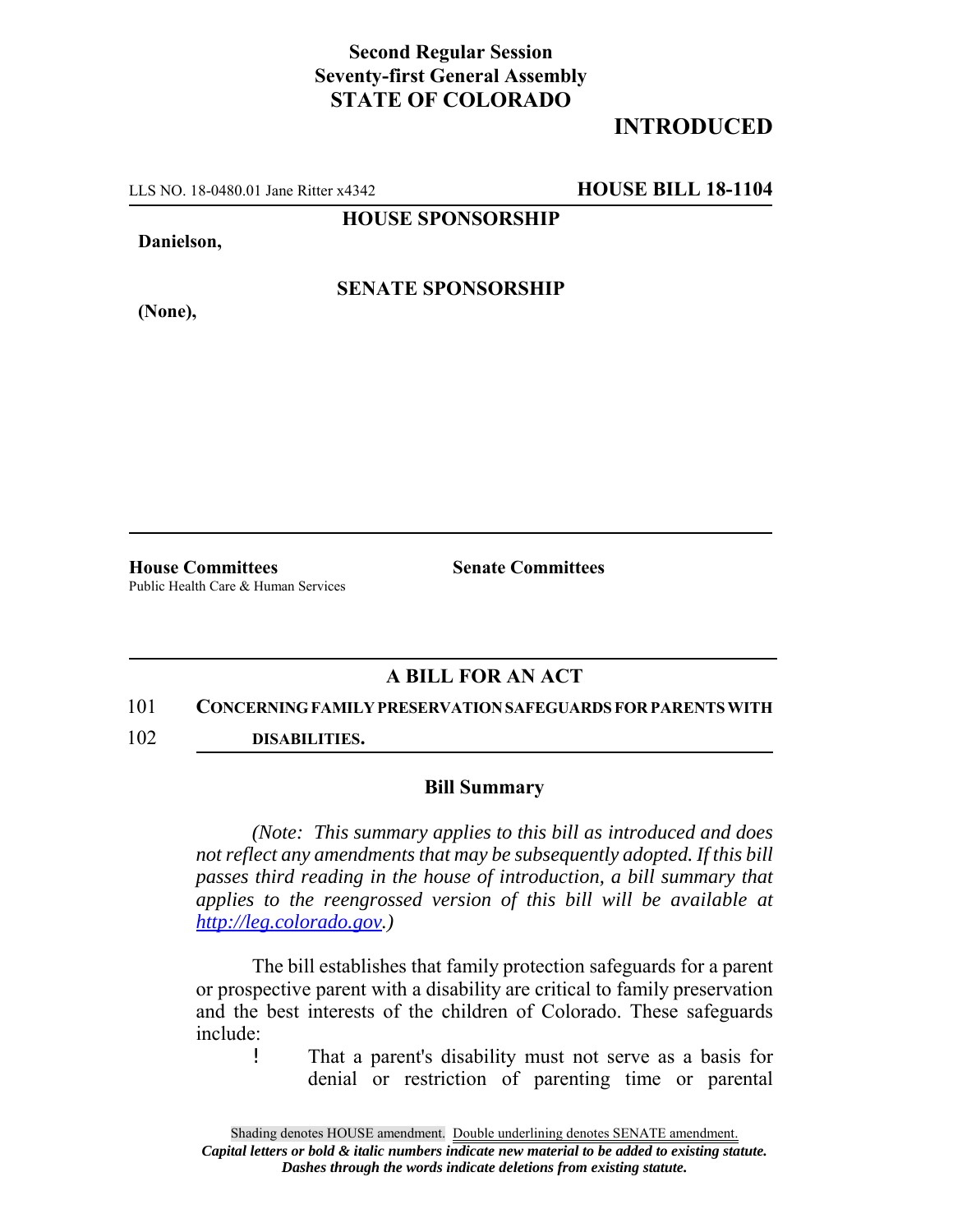responsibilities;

- ! That, when devising a treatment plan, active efforts must be made to include the provision of reasonable accommodations for a parent's disability;
- ! That a parent's disability must not serve as a basis for denial of participation in a public or private adoption, or for denial of foster care or guardianship, when it is otherwise determined to be in the best interest of the child; and
- ! That the benefits of providing supportive parenting services must be considered by a court when determining parental responsibilities, parenting time, adoption placements, foster care, and guardianship.

1 *Be it enacted by the General Assembly of the State of Colorado:*

2 **SECTION 1.** In Colorado Revised Statutes, **add** 24-34-805 as

3 follows:

 **24-34-805. Family preservation safeguards for families that include a parent with a disability - protections - legislative declaration - definitions.** (1) (a) THE GENERAL ASSEMBLY FINDS AND DECLARES THAT:

 (I) PERSONS WITH DISABILITIES CONTINUE TO FACE UNFAIR, PRECONCEIVED, AND UNNECESSARY SOCIETAL BIASES, AS WELL AS ANTIQUATED ATTITUDES, REGARDING THEIR ABILITY TO SUCCESSFULLY PARENT THEIR CHILDREN;

 (II) PERSONS WITH DISABILITIES FACE THESE BIASES AND PRECONCEIVED ATTITUDES IN FAMILY AND DEPENDENCY LAW PROCEEDINGS CONCERNING PARENTAL RESPONSIBILITIES AND PARENTING TIME DECISIONS, PUBLIC AND PRIVATE ADOPTIONS, GUARDIANSHIP, AND FOSTER CARE;

17 (III) BECAUSE OF THESE SOCIETAL BIASES AND ANTIQUATED 18 ATTITUDES, CHILDREN OF PERSONS WITH DISABILITIES ARE BEING 19 UNNECESSARILY REMOVED FROM ONE OR BOTH OF THEIR PARENTS' CARE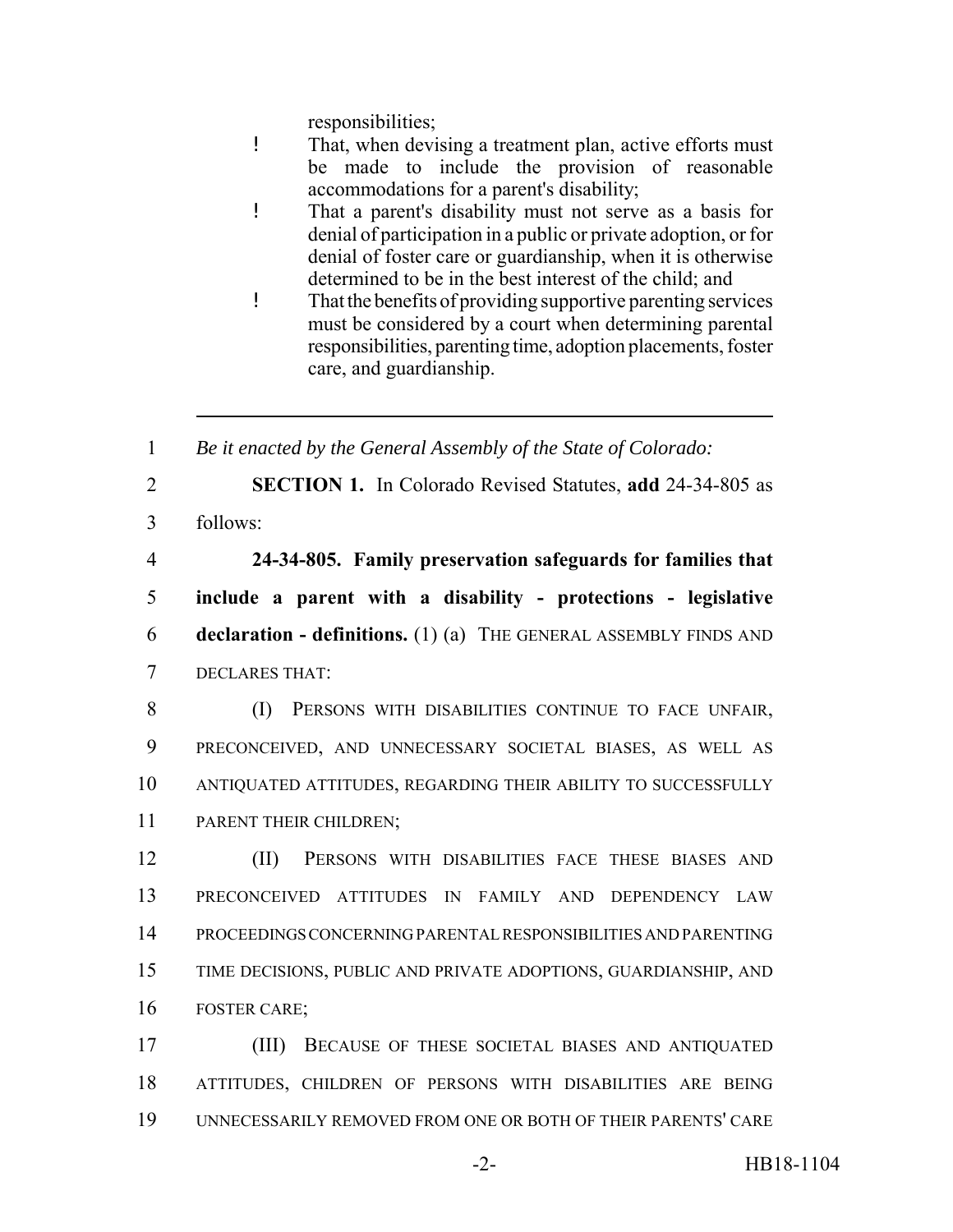OR BEING RESTRICTED FROM ENJOYING MEANINGFUL TIME WITH ONE OR BOTH PARENTS; AND

 (IV) CHILDREN ARE DENIED THE OPPORTUNITY TO ENJOY THE EXPERIENCE OF LIVING IN LOVING HOMES WITH A PARENT OR PARENTS WITH A DISABILITY OR OTHER CARETAKERS WITH A DISABILITY.

 (b) THEREFORE, THE GENERAL ASSEMBLY DECLARES THAT TO PROTECT THE BEST INTERESTS OF CHILDREN WHO ARE PARENTED BY PERSONS WITH DISABILITIES OR CHILDREN WHO COULD BE PARENTED BY PERSONS WITH DISABILITIES, PROCEDURAL SAFEGUARDS MUST BE ESTABLISHED THAT REQUIRE ADHERENCE TO THE FEDERAL "AMERICANS WITH DISABILITIES ACT OF 1990", 42 U.S.C. SEC. 12101 ET SEQ., AND 12 RESPECT FOR THE DUE PROCESS AND EQUAL PROTECTION RIGHTS OF PARENTS AND PROSPECTIVE PARENTS WITH DISABILITIES IN THE CONTEXT OF CHILD WELFARE, FOSTER CARE, FAMILY LAW, GUARDIANSHIP, AND ADOPTION.

 (2) ACHIEVING THE GOAL OF FAMILY PRESERVATION FOR A PARENT OR PROSPECTIVE PARENT WITH A DISABILITY INCLUDES THE FOLLOWING REQUIREMENTS:

 (a) A PARENT'S DISABILITY MUST NOT SERVE AS A BASIS FOR DENIAL OR RESTRICTION OF PARENTING TIME OR PARENTAL 21 RESPONSIBILITIES IN A DOMESTIC LAW PROCEEDING PURSUANT TO TITLE 14 OR A DEPENDENCY OR NEGLECT PROCEEDING PURSUANT TO ARTICLE 3 OF TITLE 19 WHEN THE ISSUE AT HAND IS DETERMINED TO OTHERWISE BE IN 24 THE BEST INTEREST OF THE CHILD;

 (b) A PROSPECTIVE PARENT'S DISABILITY MUST NOT SERVE AS A BASIS FOR THE DENIAL OF HIS OR HER PARTICIPATION IN A PUBLIC OR PRIVATE ADOPTION PURSUANT TO ARTICLE 5 OF TITLE 19 WHEN THE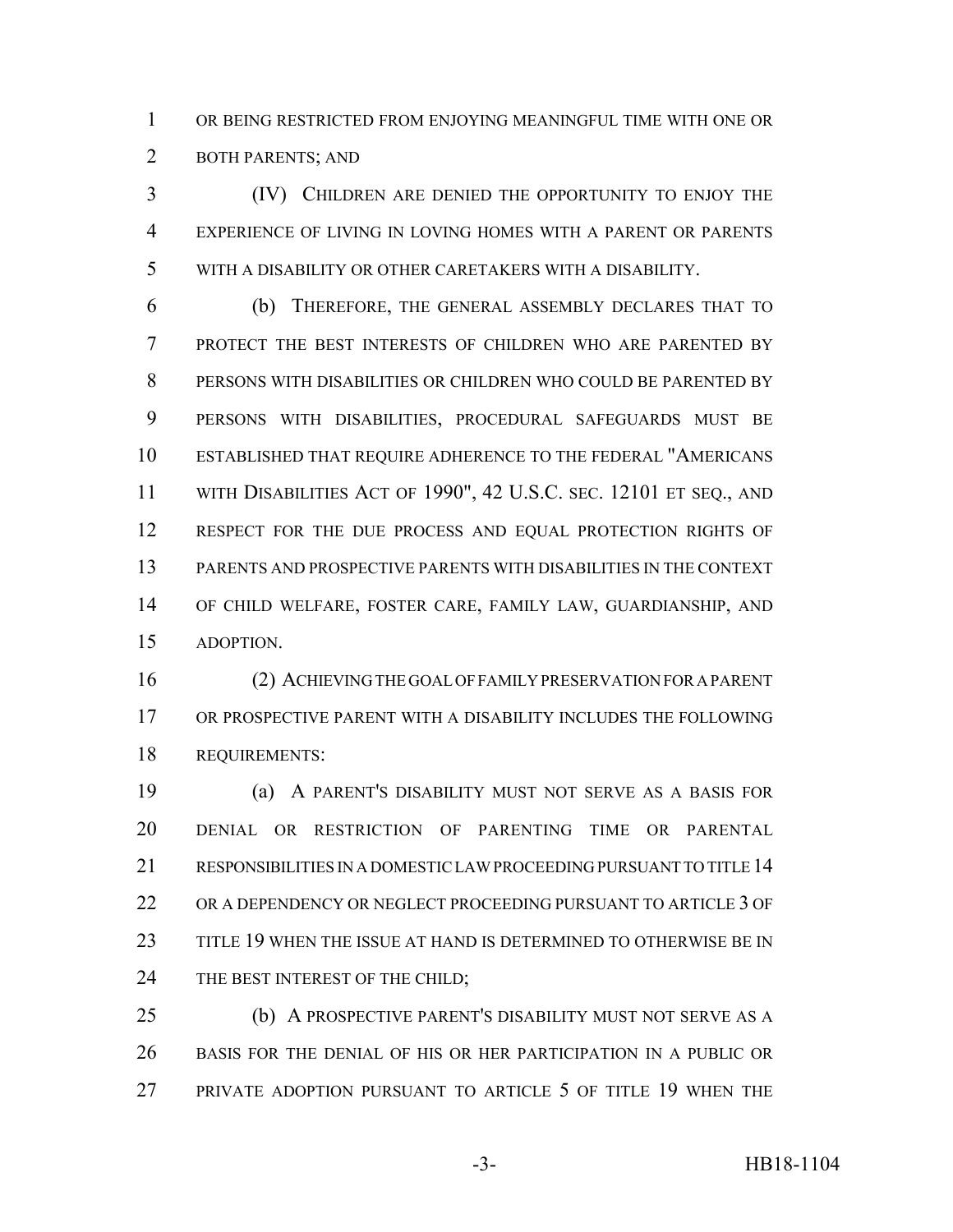ADOPTION IS DETERMINED TO OTHERWISE BE IN THE BEST INTEREST OF THE CHILD;

 (c) AN INDIVIDUAL'S DISABILITY MUST NOT SERVE AS A BASIS FOR THE DENIAL OF TEMPORARY CUSTODY, FOSTER CARE, OR GUARDIANSHIP OF A MINOR, WHEN THE APPOINTMENT IS DETERMINED TO OTHERWISE BE IN THE BEST INTEREST OF THE CHILD;

 (d) (I) WHERE A PARENT'S OR PROSPECTIVE PARENT'S DISABILITY IS ALLEGED TO HAVE A DETRIMENTAL IMPACT ON A CHILD, THE PARTY RAISING THE ALLEGATION BEARS THE BURDEN OF PROVING, BY CLEAR AND CONVINCING EVIDENCE, THAT THE BEHAVIOR OR BEHAVIORS OF THE PARENT OR PROSPECTIVE PARENT ARE ENDANGERING OR WILL LIKELY ENDANGER THE HEALTH, SAFETY, OR WELFARE OF THE CHILD.

 (II) IF THE BURDEN OF PROOF REQUIRED PURSUANT TO SUBSECTION (2)(d)(I) OF THIS SECTION IS MET, THE PARENT OR PROSPECTIVE PARENT WITH A DISABILITY MUST BE GIVEN THE OPPORTUNITY TO DEMONSTRATE HOW THE IMPLEMENTATION OF SUPPORTIVE PARENTING SERVICES CAN ALLEVIATE ANY CONCERNS THAT HAVE BEEN RAISED. THE COURT MAY REQUIRE THAT SUCH SUPPORTIVE PARENTING SERVICES BE PROVIDED OR IMPLEMENTED, WITH AN OPPORTUNITY TO REVIEW THE NEED FOR CONTINUATION OF SUCH SERVICES WITHIN A REASONABLE PERIOD OF TIME. (e) IF A COURT DETERMINES THAT THE RIGHT OF A PARENT OR PROSPECTIVE PARENT WITH A DISABILITY TO PARENTING TIME, PARENTAL

 RESPONSIBILITIES, FOSTER CARE, GUARDIANSHIP, OR ADOPTION SHOULD BE DENIED OR LIMITED IN ANY MANNER, THE COURT SHALL MAKE SPECIFIC WRITTEN FINDINGS OF FACT AND LAW STATING THE BASIS FOR SUCH A DETERMINATION AND WHY THE PROVISION OF SUPPORTIVE PARENTING SERVICES IS NOT A REASONABLE ACCOMMODATION OR REMEDY TO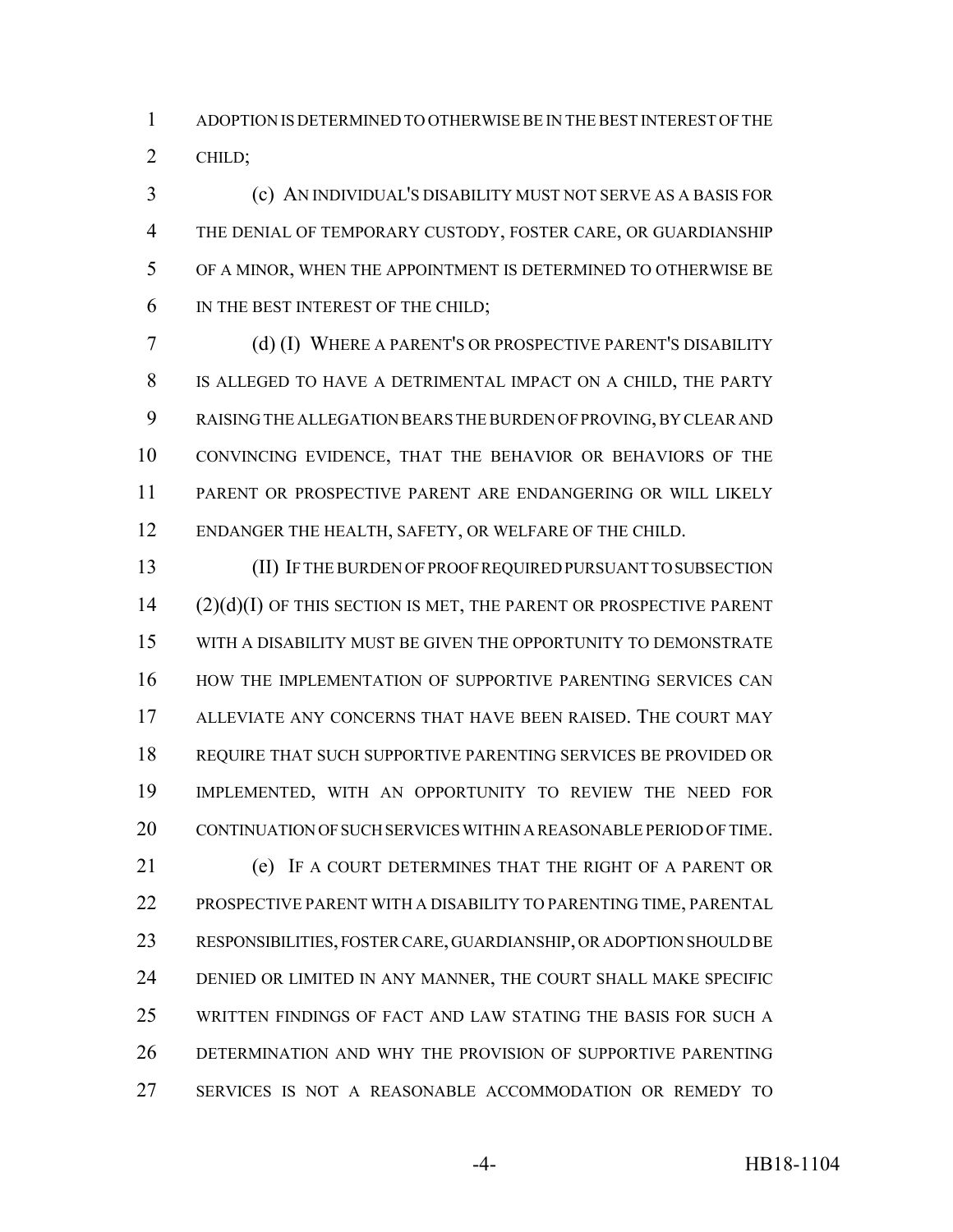PREVENT THE DENIAL OR LIMITATION.

 (3) AS USED IN THIS SECTION, UNLESS THE CONTEXT OTHERWISE REQUIRES:

 (a) "DISABILITY" HAS THE SAME MEANING AS SET FORTH IN THE FEDERAL "AMERICANS WITH DISABILITIES ACT OF 1990", 42 U.S.C. SEC. 12101 ET SEQ., AND ITS RELATED AMENDMENTS AND IMPLEMENTING REGULATIONS.

 (b) "SUPPORTIVE PARENTING SERVICES" MEANS THOSE SERVICES THAT MAY ASSIST A PARENT OR PROSPECTIVE PARENT WITH A DISABILITY IN THE EFFECTIVE USE OF ALTERNATIVE METHODS TO ENABLE THE PARENT OR PROSPECTIVE PARENT WITH A DISABILITY TO FULFILL PARENTAL RESPONSIBILITIES AS SUCCESSFULLY AS A PARENT OR PROSPECTIVE PARENT WITHOUT A DISABILITY.

 **SECTION 2.** In Colorado Revised Statutes, **amend** 14-10-102 as follows:

 **14-10-102. Purposes - rules of construction.** (1) This article 17 shall ARTICLE 10 MUST be liberally construed and applied to promote its underlying purposes.

19 (2) Its THE underlying purposes OF THIS ARTICLE 10 are:

 (a) To promote the amicable settlement of disputes that have arisen between parties to a marriage;

 (b) To mitigate the potential harm to the spouses and their 23 children caused by the process of legal dissolution of marriage; and

 (c) To make the law of legal dissolution of marriage more effective for dealing with the realities of matrimonial experience by making an irretrievable breakdown of the marriage relationship the sole basis for its dissolution; AND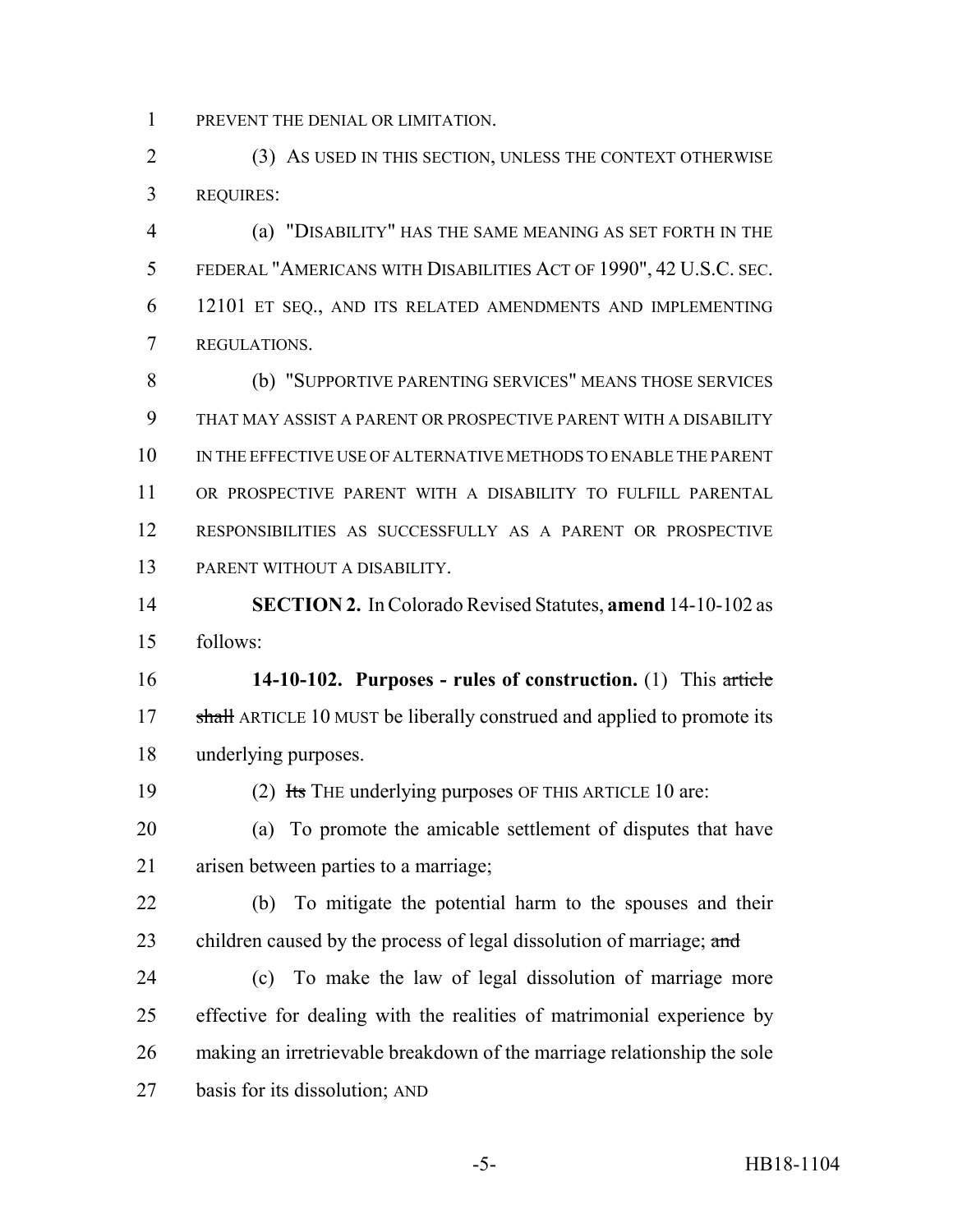(d) TO PROVIDE EQUITABLE REMEDIES FOR A PARENT WITH A 2 DISABILITY, PURSUANT TO THE PROVISIONS OF SECTION 24-34-805.

 **SECTION 3.** In Colorado Revised Statutes, **amend** 14-10-104.5 as follows:

 **14-10-104.5. Legislative declaration.** The general assembly recognizes that it is in the best interests of the parties to a marriage in which a dissolution has been granted and in which there are children of the marriage for the parties to be able to resolve disputes that arise subsequent to the dissolution in an amicable and fair manner. The general assembly further recognizes that, in most cases, it is in the best interests of the children of the marriage to have a relationship with both parents, INCLUDING A PARENT WITH A DISABILITY, and that, in most cases, it is the parents' right to have a relationship with their children. The general 14 assembly emphasizes that one of the underlying purposes of this article ARTICLE 10 is to mitigate the potential harm to the spouses and their children and the relationships between the parents and their children caused by the process of legal dissolution of marriage. The general assembly recognizes that when a marriage in which children are involved 19 is dissolved both parties either agree to or are subject to orders which THAT contain certain obligations and commitments. The general assembly declares that the honoring and enforcing of those obligations and commitments made by both parties is necessary to maintaining a 23 relationship that is in the best interest of the children of the marriage.  $\text{Im}$ 24 recognition thereof the THEREFORE, THE general assembly hereby declares that both parties should honor and fulfill all of the obligations and commitments made between the parties and ordered by the court.

**SECTION 4.** In Colorado Revised Statutes, 19-3-100.5, **amend**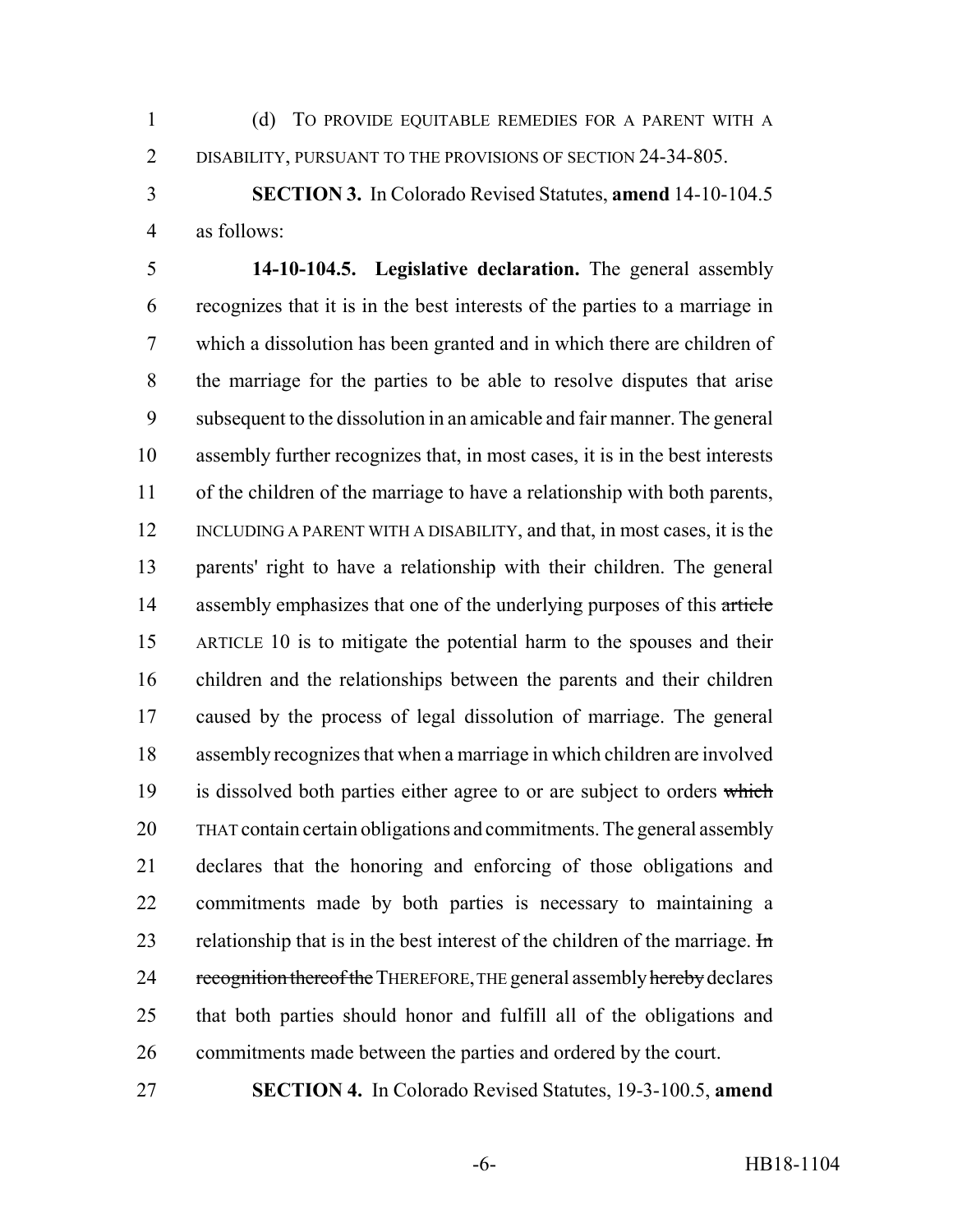1  $(5)$  as follows:

 **19-3-100.5. Legislative declarations - reasonable efforts - movement of children and sibling groups.** (5) Therefore, in order to carry out the requirements addressed in this section, to ensure stability in placements, to preserve families, and to decrease the need for out-of-home placement, the general assembly shall define "reasonable efforts" and identify the services and processes that must be in place to ensure that "reasonable efforts" have been made. The general assembly 9 shall provide PROVIDES that "reasonable efforts" are deemed to be met when a county or city and county provides services in accordance with section 19-3-208 AND WHEN FULL CONSIDERATION HAS BEEN GIVEN TO 12 THE PROVISIONS OF SECTION 24-34-805 (2).

 **SECTION 5.** In Colorado Revised Statutes, 19-3-507, **amend** (1)(b) as follows:

 **19-3-507. Dispositional hearing.** (1) (b) Prior to any dispositional hearing, the caseworker of the COUNTY department of human OR SOCIAL services assigned to the case shall submit to the court a statement that details the services that were offered to or provided to the family to prevent unnecessary out-of-home placement of the child and to facilitate the reunification of the child with the family, INCLUDING ANY REASONABLE ACCOMMODATIONS FOR PERSONS WITH DISABILITIES, AS 22 REQUIRED PURSUANT TO SECTION 19-3-508 (1)(e)(I.5). The statement shall 23 MUST contain an explanation of the services or actions that, had IF such services or actions HAD been available, would have been necessary to enable the child to remain at home safely. In the alternative, the caseworker may submit a statement as to why no services or actions would have made it possible for the child to remain at home safely. If the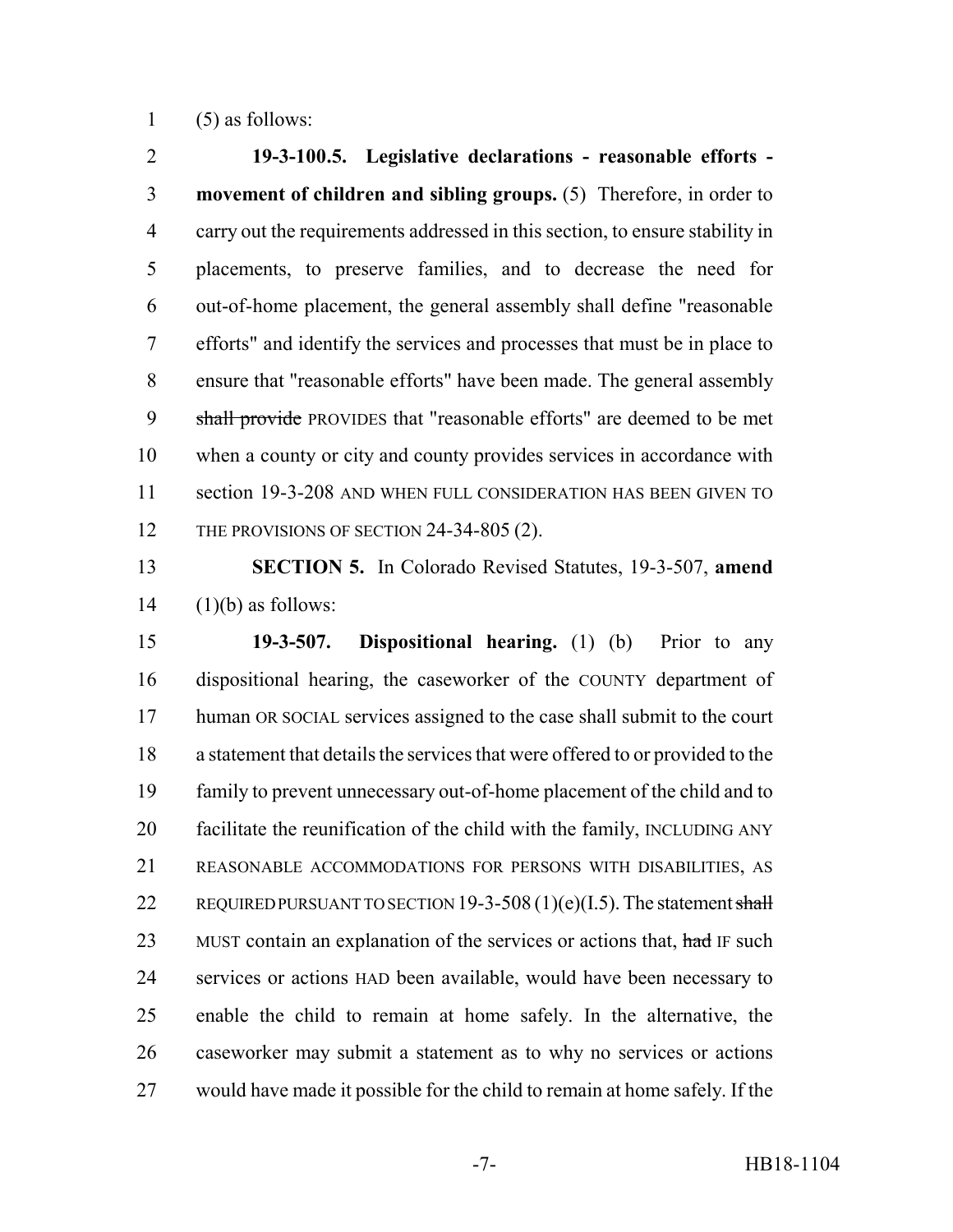child is part of a sibling group, as defined in section 19-1-103 (98.5), and the child was not placed with his or her siblings, the caseworker shall submit to the court a statement about whether it continues to be in the best interests of the child or the children in the sibling group to be placed separately. If the caseworker locates an appropriate, capable, willing, and available joint placement for all of the children in the sibling group, it shall be IS presumed that placement of the entire sibling group in the joint placement is in the best interests of the children. Such presumption may be rebutted by a preponderance of the evidence that placement of the entire sibling group in the joint placement is not in the best interests of a child or of the children.

 **SECTION 6.** In Colorado Revised Statutes, 19-3-508, **amend** (1) introductory portion and (1)(e)(I); and **add** (1)(e)(I.5) as follows:

 **19-3-508. Neglected or dependent child - disposition - treatment plan - concurrent planning.** (1) When a child has been adjudicated to be neglected or dependent, the court may enter a decree of disposition the same day, but in any event it shall do so within forty-five days unless the court finds that the best interests of the child will be served by granting a delay. In a county designated pursuant to section 19-1-123, if the child is under six years of age at the time a petition is filed in accordance with section 19-3-501 (2), the court shall enter a decree of disposition within thirty days after the adjudication and shall not grant a delay unless good cause is shown and unless the court finds that the best interests of the child will be served by granting the delay. It is the intent of the general assembly that the dispositional hearing be held on the same day as the adjudicatory hearing, whenever possible. If a delay is granted, the court shall set forth the reasons why a delay is necessary and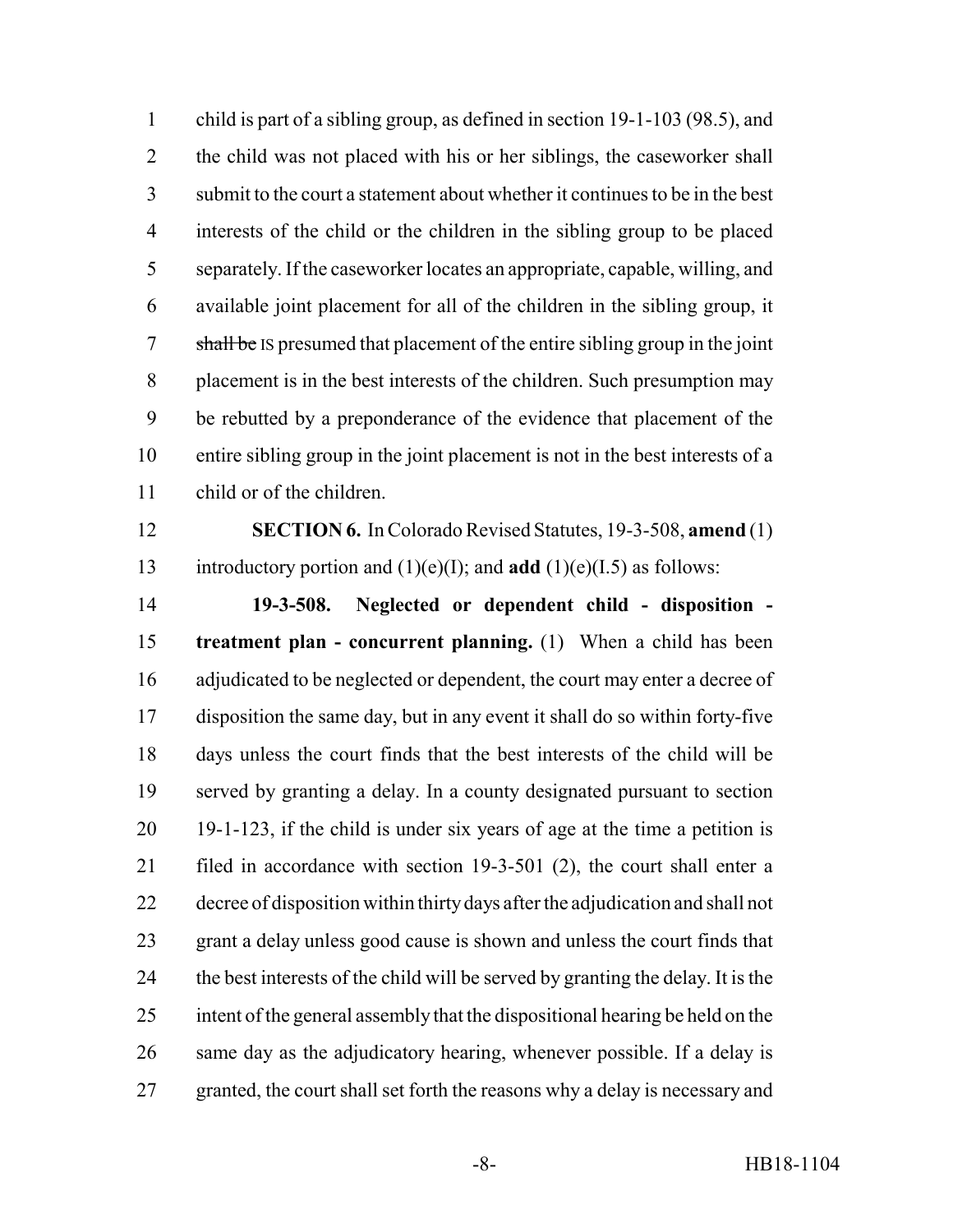the minimum amount of time needed to resolve the reasons for the delay and shall schedule the hearing at the earliest possible time following the delay. When the proposed disposition is termination of the parent-child legal relationship, the hearing on termination must not be held on the same date as the adjudication, and the time limits set forth above for dispositional hearings do not apply. When the proposed disposition is termination of the parent-child legal relationship, the court may continue the dispositional hearing to the earliest available date for a hearing in accordance with the provisions of subsection (3)(a) of this section and part 6 of this article 3. When the decree does not terminate the parent-child legal relationship, the court shall approve an appropriate treatment plan that must include but NEED not be limited to one or more 13 of the following provisions:  $of$  subsections  $(1)(a)$  to  $(1)(d)$  of this section: (e) (I) Except where the proposed disposition is termination of the 15 parent-child legal relationship, The court shall approve an appropriate treatment plan involving the child named and each respondent named and served in the action. However, the court may find that an appropriate treatment plan cannot be devised as to a particular respondent because the child has been abandoned as set forth in section 19-3-604 (1)(a) and the 20 parents cannot be located;  $\sigma$ r because the child has been adjudicated as neglected or dependent based upon section 19-3-102 (2); or due to the unfitness of the parents as set forth in section 19-3-604 (1)(b). THE COURT SHALL NOT FIND THAT AN APPROPRIATE TREATMENT PLAN CANNOT BE DEVISED OR COMPLETED AS TO A PARTICULAR RESPONDENT UNLESS THE 25 PROVISIONS OF SUBSECTION  $(1)(e)(I.5)$  OF THIS SECTION HAVE BEEN MET, WHEN APPLICABLE. When the court finds that an appropriate treatment 27 plan cannot be devised, the court shall conduct a permanency hearing as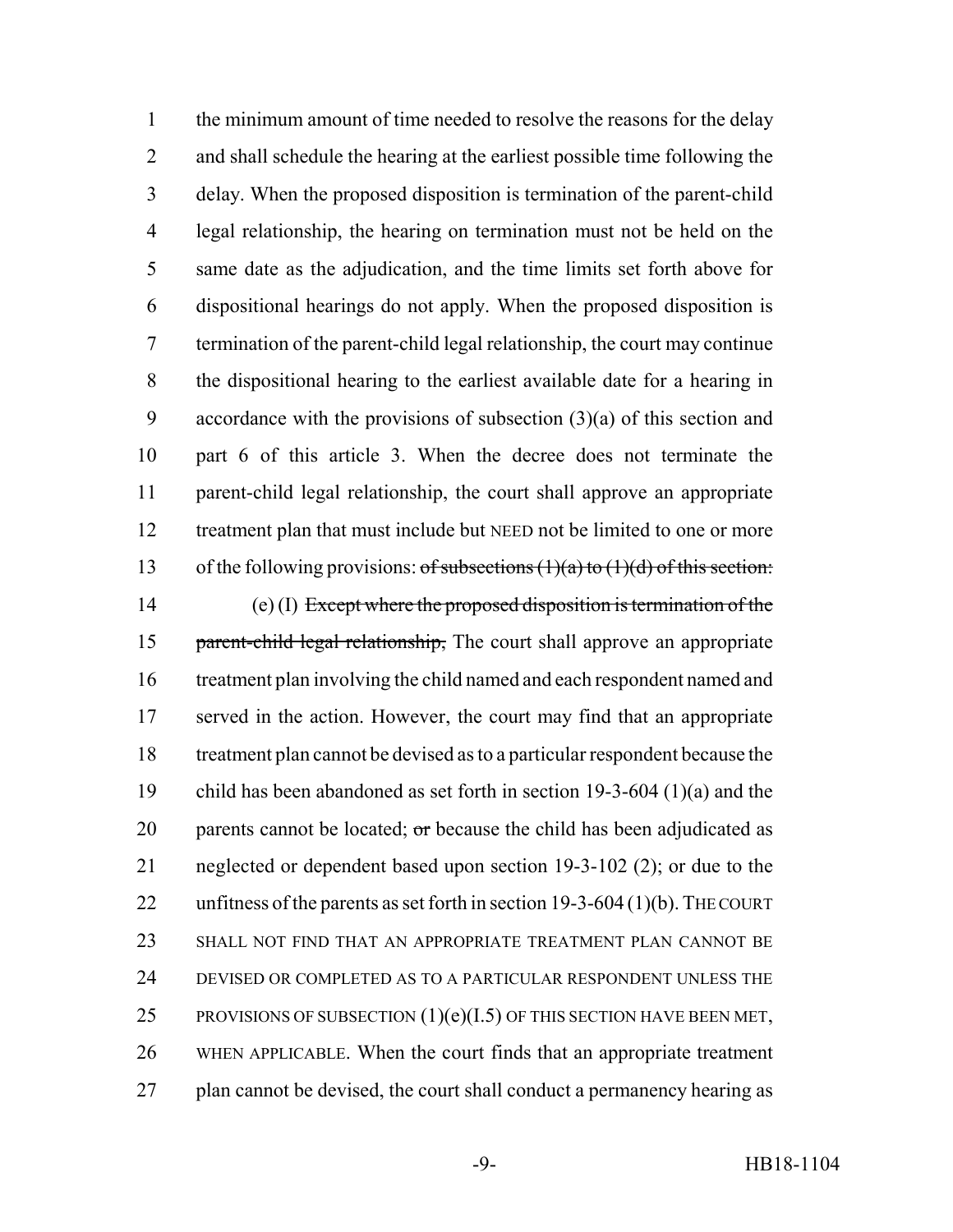set forth in section 19-3-702 (1), unless a motion for termination of parental rights has been filed within thirty days after the court's finding.

 (I.5) IF ONE OR BOTH OF THE PARENTS HAVE A DISABILITY, THE TREATMENT PLAN MUST INCLUDE THE PROVISION OF REASONABLE ACCOMMODATIONS FOR ANY DISABILITY OF ONE OR BOTH PARENTS TO ALLOW FOR THE GREATEST OPPORTUNITY FOR SUCCESSFUL COMPLETION OF THE TREATMENT PLAN.

 **SECTION 7.** In Colorado Revised Statutes, 19-3-604, **amend** 9 (1)(b) introductory portion and  $(1)(b)(I)$  as follows:

 **19-3-604. Criteria for termination.** (1) The court may order a termination of the parent-child legal relationship upon the finding by clear and convincing evidence of any one of the following:

 (b) That the child is adjudicated dependent or neglected and the 14 court finds that  $\theta$  AN appropriate treatment plan  $\theta$  can CANNOT be devised to address the unfitness of the parent or parents. In making such a determination, the court shall find one of the following as the basis for unfitness:

 (I) An emotional illness, a behavioral or mental health disorder, or an intellectual and developmental disability of the parent of such 20 duration or nature as to render the parent unlikely within a reasonable 21 time to care for the ongoing physical, mental, and emotional needs and 22 conditions of the child; EXCEPT THAT THE COURT SHALL NOT MAKE A DETERMINATION OF UNFITNESS BASED SOLELY ON ANY DISABILITY OF ONE OR BOTH PARENTS. THE COURT'S FINDING SHALL INCLUDE CLEAR AND CONVINCING EVIDENCE THAT ACTIVE EFFORTS TO ACCOMMODATE ANY DISABILITY OF ONE OR BOTH PARENTS HAVE BEEN PROVIDED, AND THE PARENT OR PARENTS REMAIN A DIRECT THREAT TO THE CHILD DESPITE